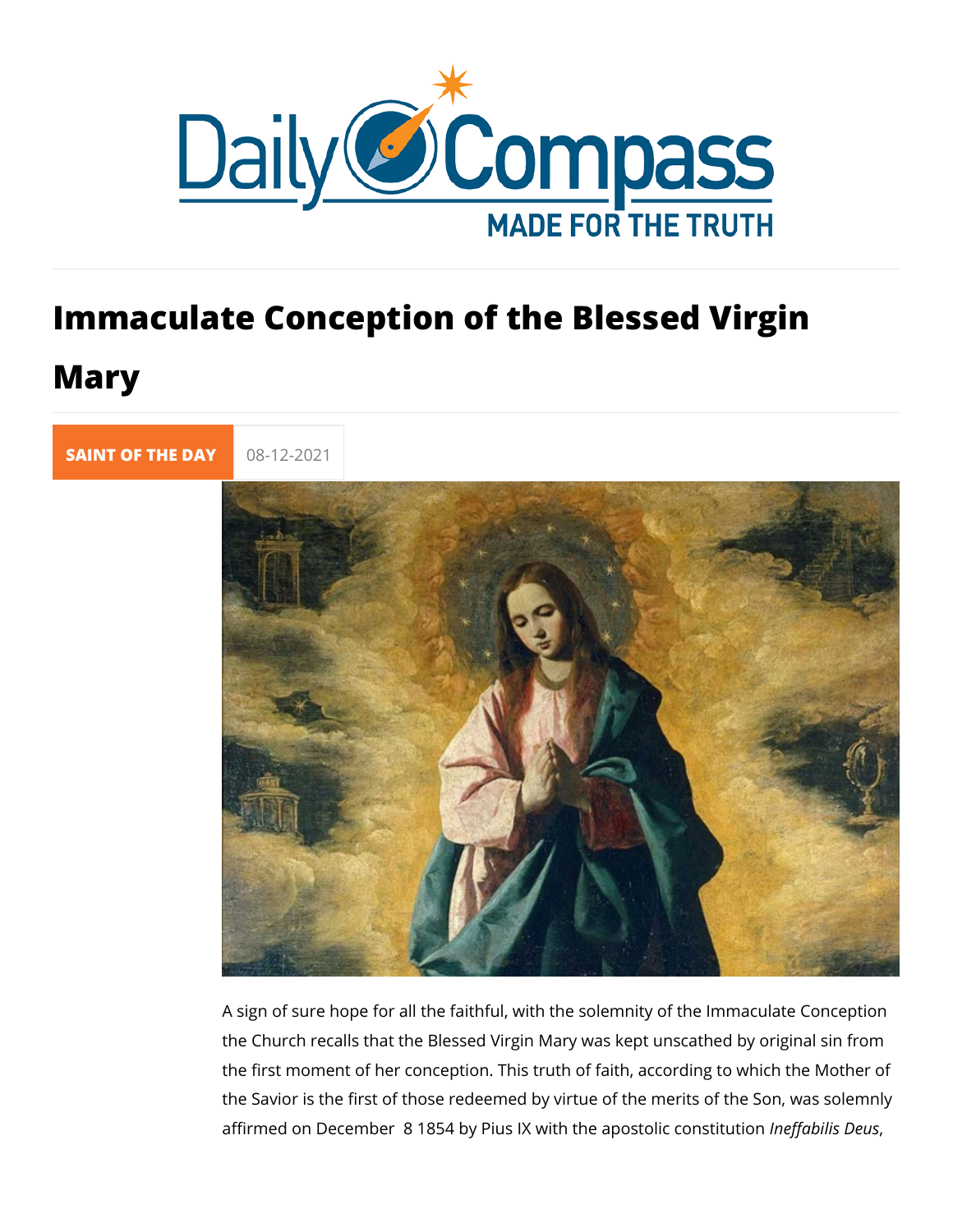which in its culmination states: "[…] by the authority of Jesus Christ our Lord, of the Blessed Apostles Peter and Paul, and by our own: We declare, pronounce, and define that the doctrine which holds that the most Blessed Virgin Mary, in the first instance of her conception, by a singular grace and privilege granted by Almighty God, in view of the merits of Jesus Christ, the Savior of the human race, was preserved free from all stain of original sin, is a doctrine revealed by God and therefore to be believed firmly and constantly by all the faithful."

**In exalting this masterpiece of the Most Holy Trinity, Pius IX writes that the** immaculate origins of the Blessed Virgin "had been preordained in the one and identical decree of the Incarnation of Divine Wisdom," because God willed from eternity that Mary, "full of grace" ( Lk 1:28 ), should be preserved from every trace of sin in order to shelter perfectly in her womb the divine Son made man through the Holy Spirit. This salvific plan that makes Mary the new Eve and mother of the redeemed, simultaneously the fruit of grace and of her complete obedience to the Divine Will, is foretold in Genesis when God (just after the free commission of original sin by our first parents) addresses the infernal serpent and foreshadows the outcome of the eschatological battle: "I will put enmity between you and the woman, between your lineage and her lineage: she shall crush your head, and you shall lie in wait for her heel" (Gen 3:15).

**The definition of the dogma came after centuries of disputes and theological** 

**insights,** because it raised the question of reconciling the Immaculate Conception with the doctrine on original sin and the universality of the Redemption wrought by Christ. Saint Augustine (354-430), writing on the transmission of original sin to all men, had already recognized the special nature of the Blessed Virgin and the fact that "Mary absolutely does not enter into question when we speak of sins." The Fathers of the Eastern tradition, moreover, from the first centuries of Christianity called Mary "the All-Holy," glimpsing a reality that would be explained theologically in the West. Here, in the ninth century, the Benedictine saint Paschasius Radbertus explicitly wrote that Mary "was exempt from all original sin," although the explanation of the reason for this was still a long way off.

**The discussion on how to explain the absence of original sin in Mary intensified with scholastic theology,** in particular with Saint Anselm of Aosta, who spoke of an early redemption of the Virgin before the birth of Jesus, but still after her conception. After other important scholastic theologians with similar ideas, the turning point came thanks to the work of Blessed John Duns Scotus (1265-1308), who was able to overcome the previous difficulty by reversing the perspective: the immaculate conception of Mary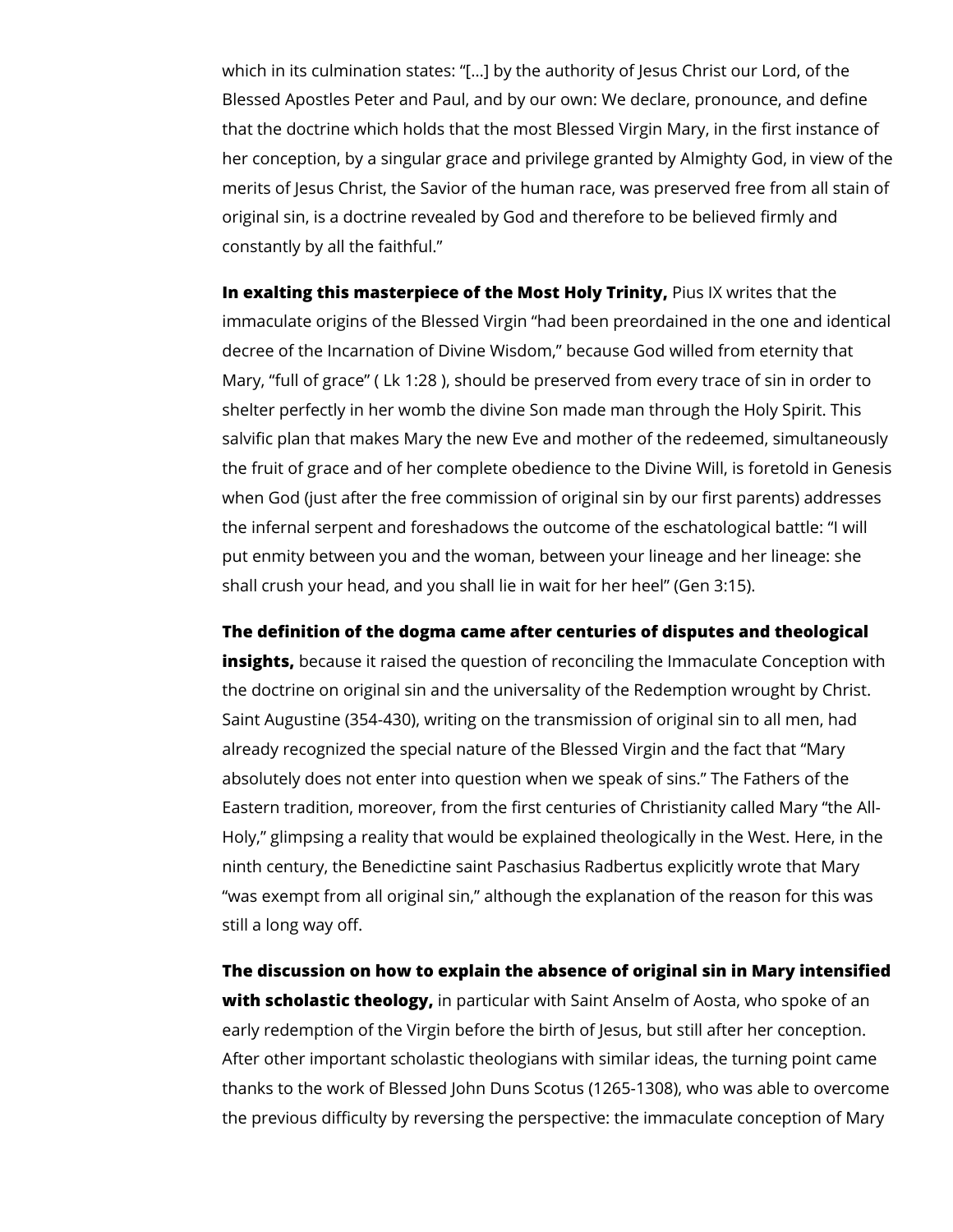is not an exception to the necessity of the Redemption, but the highest fruit of the same Redemption of Christ, whose merits are such as to have preserved his Mother from original sin. "Christ exercised the most perfect possible degree of mediation in relation to a person for whom he was a mediator. Now, for no person did he exercise a more excellent degree than for Mary [...]. But this would not have happened if he had not merited to preserve her from original sin," wrote Duns Scotus, who thus explained the bases of what is called the "preserving redemption" of Mary Immaculate, who "is already what the entire Church desires and hopes to be" (John Paul II).

**Although the controversies between maculists and immaculists** continued for some time, from the second half of the fifteenth century onwards most theologians agreed on the Immaculate Conception; and the magisterium of various pontiffs, while not yet defining the dogma out of prudence, expressed itself favorably on this: the first was Sixtus IV in 1483, followed by Paul V, Gregory XV and Alexander VII. Sixtus IV himself introduced the liturgical feast of the Conception in Rome, already celebrated in the East and in other places of Christianity, and Clement XI made it universal in 1708, when the altars dedicated to the Immaculate could no longer be counted. Immaculist piety was then reinvigorated with the 1830 apparitions in Rue du Bac, where Saint Catherine Labouré saw around the Virgin the words "O Mary, conceived without sin, pray for us who have recourse to You," which was printed on millions of copies of that medal soon called "miraculous" by the people.

## **When Pius IX rose to the throne of Peter, the theological picture was therefore**

**clear.** Before proceeding to the formal definition of the dogma, the Holy Father, who had received requests from several sides, wrote in 1849 the encyclical *Ubi Primum* to get to know the thoughts of the bishops all over the world (who collegially have magisterial value subordinate to that of successor of Peter) and so that they could communicate to him in writing the devotion to the Immaculate Conception among the faithful under their guidance, a sign of the importance of the *sensus fidei* alongside the Holy Scriptures, the Sacred Tradition and the spread of liturgical worship. Of the 603 bishops consulted, 546 declared themselves in favor of the dogma by sending letters filled with "a most enthusiastic joy, exultation and zeal," as Pius IX recalled in *Ineffabilis Deus*, and which confirmed "the extraordinary piety and sentiments" that the clergy and all the faithful fostered for the Immaculate. In 1858, four years after the proclamation of the dogma, in one of the apparitions of Lourdes the Blessed Virgin presented herself thus to Saint Bernadette: "I am the Immaculate Conception."

**One corollary of the dogma of the Immaculate Conception** is the lofty dignity of